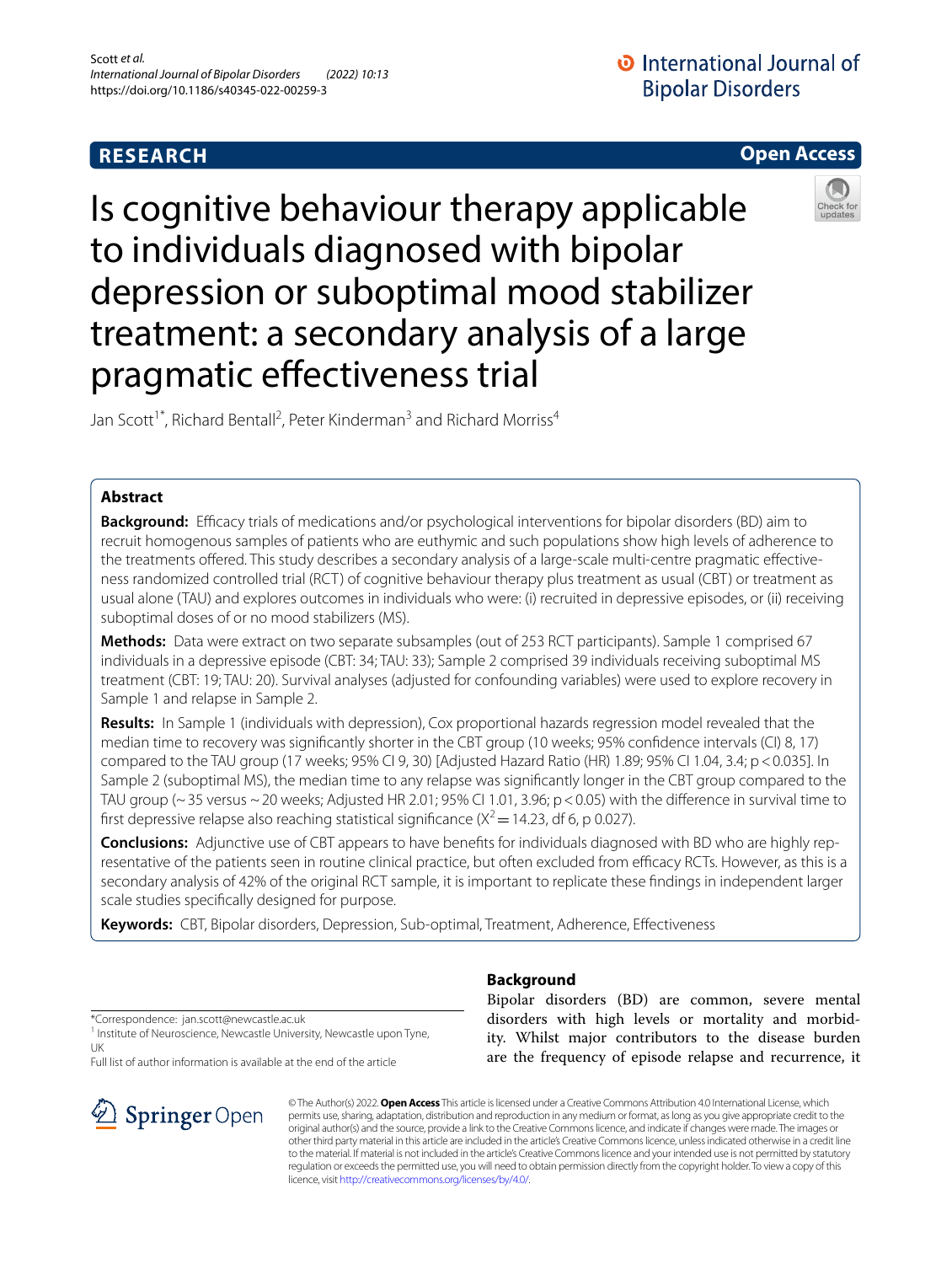is increasingly recognised that the presence of residual symptoms, especially ongoing depression, signifcantly reduce quality of life (Yatham et al. [2018](#page-8-0); Malhi et al. [2020](#page-7-0)). Overall, it is estimated that 30–60% individuals diagnosed diagnosed with BD are likely to experience a new episode onset within 12 months after an index episode and that individuals diagnosed with BD spend 50% of their lives with syndromal or sub-syndromal depressive symptoms (Judd et al. [2002](#page-7-1), [2003](#page-7-2); Paykel et al. [2006](#page-7-3); Baldessarini et al. [2010\)](#page-7-4). Despite some recent advances in pharmacotherapy, problems such as BD depression are rarely alleviated by medication alone (National Collaborating Centre for Mental Health [2014;](#page-7-5) Yatham et al. [2018](#page-8-0); Malhi et al. [2020\)](#page-7-0). Furthermore, the potential benefits of medications are undermined by the fact that 35–50% individuals diagnosed with BD stop their medication at least once over the course of a year (either following consultation with a clinician or against medical advice) (Scott and Pope [2002a;](#page-7-6) Levin et al. [2015\)](#page-7-7). Unsurprisingly, despite advances in pharmacotherapy, most clinical practice guidelines (CPGs) for BD now discuss the need for muti-faceted approaches, and highlight the potential benefts of ofering an evidence-based psychological therapy alongside any prescribed medications (e.g., National Collaborating Centre for Mental Health [2014](#page-7-5); Yatham et al. [2018](#page-8-0); Malhi et al. [2020\)](#page-7-0).

As in any branch of medicine, CPG recommendations for BD draw heavily on evidence from meta-analyses and/ or large-scale, multi-centre randomized controlled trials (RCTs) of pharmacotherapies and psychological therapies. Recommendations regarding the latter focus on four main approaches- cognitive behaviour therapy (CBT), family focused treatment (FFT), interpersonal social rhythms therapy (IPSRT) and group psychoeducation (PE) (e.g., Oud et al. [2016;](#page-7-8) Miklowitz et al. [2021\)](#page-7-9). However, nearly all the fndings that are quoted in contemporary CPG derive from efficacy trials that demonstrate the benefts of these adjunctive therapies in improving outcomes in homogeneous samples of individuals diagnosed with BD who were recruited during euthymia (i.e., do not have clinically signifcant levels of depressive symptoms) and/or at a time when they are adherent with prescribed mood stabilizers (MS). These efficacy RCTs are very important and the eligibility criteria minimize confounding and biases (e.g., by recruiting homogeneous samples), which in turn maximizes opportunities to detect treatment efects. However, the consequences of this sampling strategy are the potential loss of external validity and gen-eralizability (Scott [2008](#page-7-10); Etain et al. [2018](#page-7-11)). This was demonstrated clearly by Hoertel et al. ([2013](#page-7-12)) who reported that more than 50% individuals diagnosed with BD are excluded from these efficacy RCTs  $(58-64\%)$  for depression trials; 56% for hypo/mania trials). The excluded cases were those that were least likely to respond to the experimental treatments or interventions, and/or were less likely to adhere with pharmacotherapy, meaning that there are several clinically relevant questions about the use of psychological interventions to improve outcomes (response or recovery) for individuals diagnosed with BD that still need to be addressed (Etain et al. [2018\)](#page-7-11). For example, unresolved questions regarding the management of BD include how best to overcome BD depression and how to improve real world outcomes, given the high rates of suboptimal adherence with medications (McIn-tyre et al. [2020\)](#page-7-13). These two questions are also interesting from the perspective of the putative benefts of psychological therapies and the clinical need to commence therapies in a timely manner for individual patients seen in real world settings. So, clinicians need to know whether adjunctive psychological interventions improve clinical outcomes if the therapy commences is ofered to individuals diagnosed with BD during a depressive episode or during a period of low- or non-adherence with a recognized MS. We briefy review the evidence regarding these issues below.

Whilst there is some evidence for the impact of psychological interventions on depressive episodes in individuals diagnosed with BD this derives from relatively small-scale trials many of which were rated as low quality by independent assessors (Yilmaz et al.  $2022$ ). The most widely quoted evidence of efficacy derives from the Systematic Treatment Enhancement Program for Bipolar Disorder (STEP-BD) study. This incorporated two multi-site RCTs that examined the efects of diferent medication regimes and diferent psychological therapies on acutely depression in individuals diagnosed with BD I and II (Sachs et al. [2007](#page-7-15); Miklowitz et al. 2007). The 12-month psychological therapy RCT, compared three intensive therapy models (30 sessions of FFT, Group CBT, or IPSRT) with a 3-session collaborative care inter-vention (Miklowitz et al. [2007\)](#page-7-15). The trial demonstrated that individuals receiving a 9-month course of therapy had signifcantly higher recovery rates (64% versus 52%) and a reduced time to recovery from acute BD depression (median 113 versus 146 days) compared to the collaborative care condition. However, 80% (236 of the 293) of participants in the psychological treatment RCT were simultaneously participating in the pharmacotherapy RCT. Out of 75 individuals randomized to CBT only 18 (24%) were recruited solely to the therapy RCT [along with 15% (4/26) FFT and 17% (11/62) IPSRT participants]. Thus, there are still some gaps in our knowledge regarding the benefts of adjunctive therapy compared with treatment as usual (TAU; where TAU is defned as the prescription of medications with or without other interventions that refects locally accepted treatment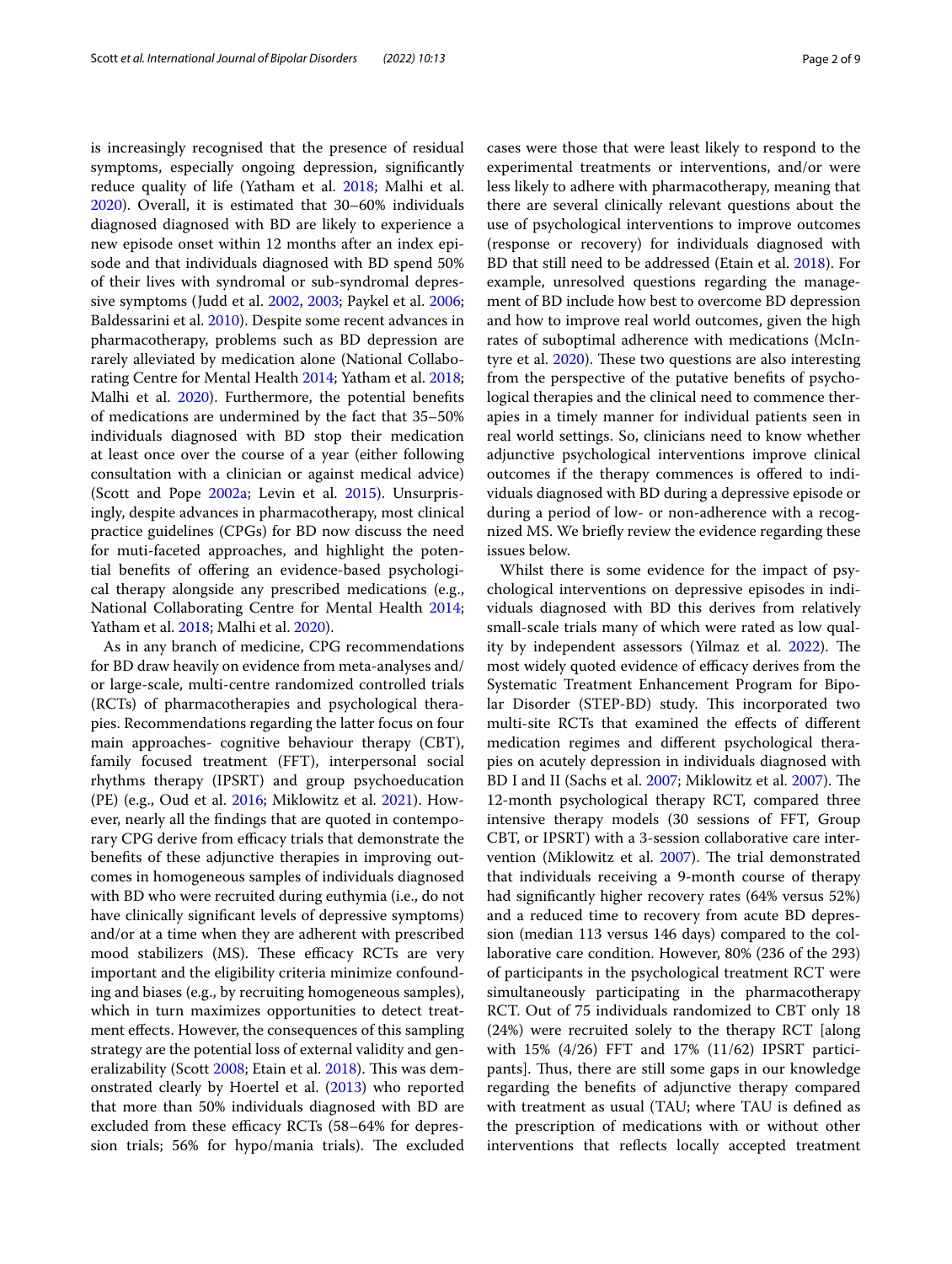practices for individuals diagnosed with BD) (Yilmaz et al. [2022\)](#page-8-1). Likewise, there is limited data on the use of CBT for individuals diagnosed with BD who are not being prescribed and/or decline to take medication. Given the obvious ethical concerns about undertaking research in this population (and/or e.g., withdrawing MS medication to participate in a RCT), the available publications comprise largely of small 'N' case series of individuals diagnosed with BD-II (and/or cyclothymia) or of naturalistic case reports about individuals who were not taking MS (Reilly-Harrington et al. [2007;](#page-7-16) Swartz et al. [2018](#page-7-17); Vallarino et al. [2015\)](#page-7-18).

An alternative option for exploring these outstanding issues about the use of psychological interventions in BD is to undertake secondary analyses of an existing RCT dataset. We previously reported the fndings of a large scale, pragmatic multi-centre RCT that examined whether CBT added to usual treatment was more efective than TAU alone in reducing recurrence rates in a heterogeneous, but clinically representative sample of 253 individuals with severe and recurrent BD (Scott et al. [2006\)](#page-7-19). The primary analyses did not find any statistically signifcant diferences in number of or time to frst relapse. However, a post-hoc analysis found that those who had experienced fewer prior BD episodes were more likely to beneft from adjunctive therapy. Of course, a major issue for the trial was the 'noise' created by the minimal exclusion criteria and subsequent clinical heterogeneity of the sample. Whilst some experts viewed these as methodological weaknesses (Lam [2006\)](#page-7-20), it means we are now able to identify 67 individuals (26.5% of the original RCT sample) who were in a current depressive episode at the time of randomization and a separate subgroup of 39 individuals (15% of the sample) who, when interviewed by independent trained assessors (masked to group allocation), were found to be receiving suboptimal MS treatment. This paper assesses the 18-month outcomes of these individuals who are highly representative of patients diagnosed with BD seen in day-to-day clinical practice, but who are usually excluded from RCTs of pharmacotherapy and psychotherapies.

## **Methodology**

Full details of the methodology (including the trial flow chart, etc.), are described elsewhere (Scott et al. [2006](#page-7-19)). Additional fle [1:](#page-6-0) Table S1 summarizes key demographic and clinical characteristics of the trial participants. In this section we summarize the key elements of the original RCT and provide details of the current study.

## **Trial design**

Ethical approval was obtained from the UK North East Multi-Centre Research Ethics Committee to undertake a

5-centre multi-centre, pragmatic, randomised controlled trial of adjunctive CBT compared with treatment as usual (TAU) in BD employing independent blind assessments

of progress and outcome over 18 months.

## **Sample**

For the main trial, we recruited 253 participants who were willing and able to give written informed consent and who also met the following inclusion criteria: (a) aged≥18 years; (b) diagnosis of BD I or II according to DSM-IV criteria (American Psychiatric Association [1994](#page-7-21)); (c) history of two or more episodes of illness meeting DSM IV criteria for mania, hypomania, major depressive disorder or mixed afective disorder, one of which must have been within 12 months prior to recruitment; and (d) in contact with mental health services within the last six months. Exclusion criteria were: (a) rapid cycling bipolar disorder (defned as >4 episodes of mania and depression alternating with less than one month in between in the last year); (b) BD secondary to an organic cause; (c) evidence of severe borderline personality disorder with suicidal ideation or intent in the past 3 months (as brief CBT or usual treatment alone may be unethical); (d) continuous illicit substance misuse resulting in uncertain primary diagnosis; (e) currently meeting DSM IV criteria for mania (although these individuals could be included when symptoms had subsided to reach criteria for hypomania); and (f) current exposure to a systematic psychological treatment specifcally aimed at managing BD.

The Independent Trials and Biostatistics Office (Manchester, UK) randomized all trial participants using a minimisation algorithm that balanced across number of previous episodes, current mental state and trial centre. It should be noted that this algorithm would lead to a similar number of individuals with a depressive episode being allocated to each group. However, the algorithm did not specifcally consider medication adherence or suboptimal treatment. One hundred and 27 individuals were allocated to TAU alone and 126 to CBT.

For the current study, we extracted two independent sample from the dataset using the following additional eligibility criteria-

## *Sample 1*

Eligible individuals met DSM IV criteria for a current major depressive episode. The total  $N$  was 67 and comprised 34 participants allocated to CBT and 33 to TAU.

## *Sample 2*

Individuals were eligible for inclusion if they did not meet criteria for a current full-threshold BD episode (this criterion was included primarily to ensure there was no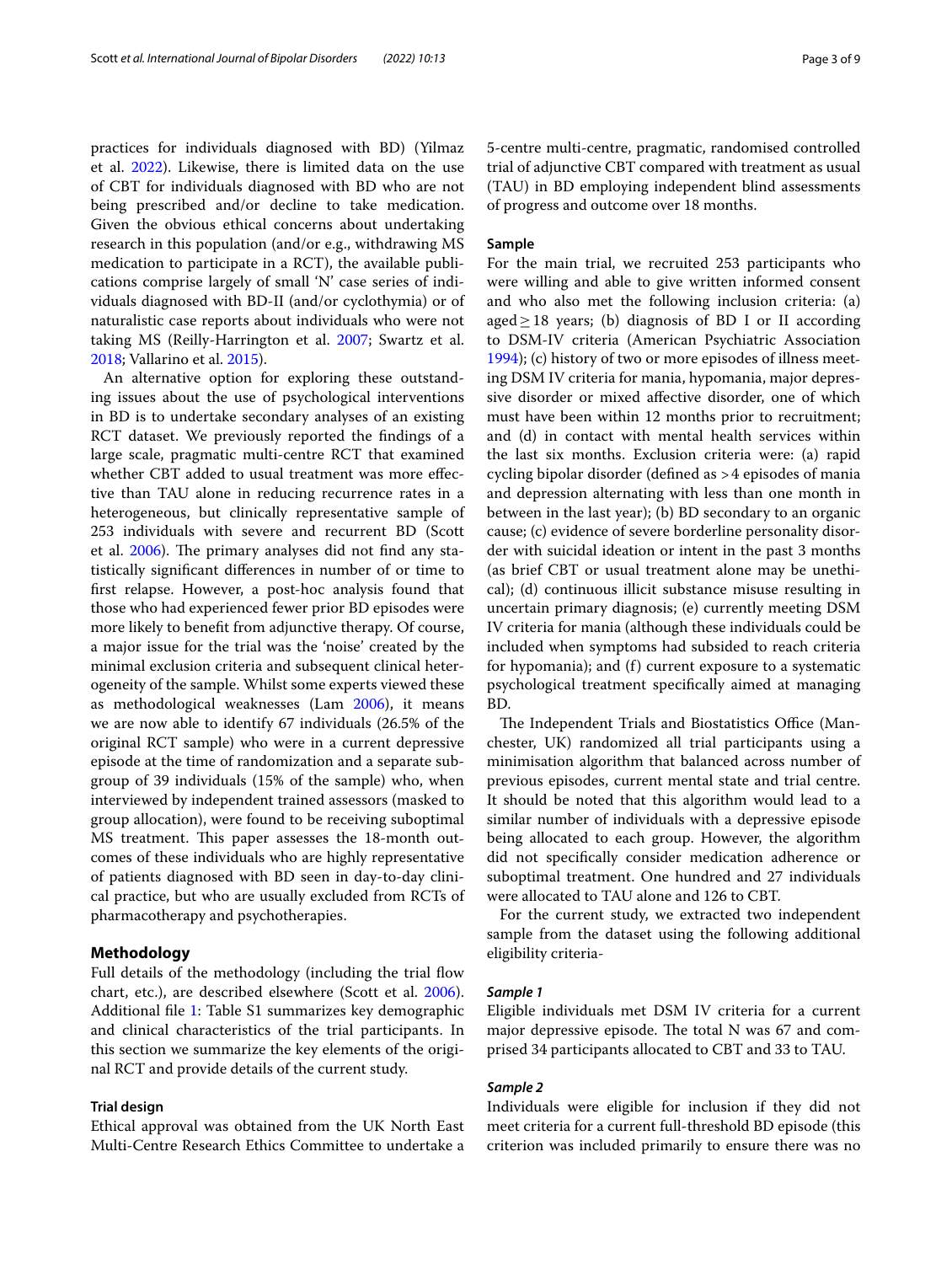overlap with Sample 1) and were identifed as receiving sub-optimal MS. The latter included those who were not currently being prescribed a recognized MS, were not taking another medication (such as an antipsychotic) that was prescribed specifcally for the purpose of mood stabilization, and/or they met criteria for low adherence or were non-adherent with a prescribed MS [low adherence defned as <50%, as assessed using the Tablet Routines Questionnaire (TRQ)] (Adams and Scott [2000;](#page-7-22) Scott and Pope [2002a,](#page-7-6) [b](#page-7-23)). The total N was 39 and comprised 19 participants allocated to CBT and 20 to TAU.

## **Outcome measures**

Trained research assistants masked to treatment condition conducted all assessment interviews immediately prior to randomization and then face-to-face interviews every eight weeks for 72 weeks. Inter-rater reliability was high and was monitored throughout the RCT. For the purposes of the current study we report: (a) baseline assessment information- including demography, clinical history and current treatments, clinical ratings on the 17-item Hamilton Rating Scale for Depression (HRSD; Hamilton [1960\)](#page-7-24) and the Bech-Rafaelson Mania Scale (BRMS; Bech et al. [1978\)](#page-7-25) and medication adherence (using the TRQ); and (b) clinical outcome- as the goal is to compare outcomes in the CBT and TAU groups, we report two sets of outcome data.

For Sample 1, we report the proportion of individuals who met criteria for recovery from a current depressive episode (defined as  $HRSD \leq 8$  for 8 consecutive weeks) (Paykel et al. [2006\)](#page-7-3) and median time to recovery.

For Sample 2, we report the proportion of individuals who experienced a new episode of BD, defned as the onset of a full-threshold episode of BD of any polarity that met DSM-IV criteria (i.e., manic, hypomanic, mixed or depressive) and the time to episode onset.

## **The interventions**

All individuals were offered TAU (clinical management and medication), which was regarded as the control condition, and 50% of the sample was randomly allocated to receive CBT also (which was considered the active therapy).

## *TAU*

This was administered to all participants by their usual psychiatric treatment team. It included prescription of medications and contact with key mental health professionals with whatever frequency considered appropriate. Clinicians were specifcally asked not to introduce any form of systematic psychotherapy for bipolar disorder for the duration of the study, so formal psychoeducational interventions were excluded from the clinical support, but there were no other treatment constraints.

## *CBT*

This comprised 20 sessions of CBT over six months (weekly till session 15, then gradually reducing in frequency). Two 'booster sessions' were ofered to patients (at weeks 32 and 38) to review the skills and techniques learned. The CBT approach is described elsewhere but was based on Beck's model and is similar to the formulation based approaches described for other severe mental disorders, with specifc elements added to target problems in BD and to aid relapse prevention (for a description see Scott et al. [2001;](#page-7-26) Scott [2022\)](#page-7-27). Further, the model included strategies to ameliorate acute depressive symptoms, mood instability and to enhance medication adherence.

#### **Statistical analysis**

All analyses were undertaken using SPSS (version 27). There were small amounts of random missing data (e.g., single item ratings from assessments or one rating scale score from a single follow-up appointment), as such we replaced these missing values with sample means. All statistical significance was set at  $p < 0.05$ .

The interval in weeks from randomisation to recovery or from randomization to new episode onset were analysed using Kaplan Meier curves with signifcance tests based on the Cox proportional hazards regression model. Treatment group, number of previous BD episodes (categorized as above or below the group medians for depression and/or for mania for each sub-sample), were included as covariates, along with sex, and psychiatric comorbidity. For Sample 1, baseline HRSD score was included also as a covariate. For Sample 2, separate analyses were conducted for any relapse and then for depressive relapses (numbers for other relapses were too low to justify further statistical analysis).

## **Results**

## **Sample 1**

As shown in Table [1,](#page-4-0) the CBT and TAU groups did not difer signifcantly on any baseline clinical or demographic features. The mean age of the participants was about 40 years, about 65% were female (44 of 67 individuals); 65 individuals met DSM IV criteria for BD I. The HRSD scores indicated individuals had moderately severe levels of depressive symptoms. Regarding treatment regimes and adherence, there was non-signifcant trend for more individuals in the TAU (18%) compared with the CBT group (9%) to be prescribed  $\geq$  3 medications. Adeherence with MS averaged about 80% across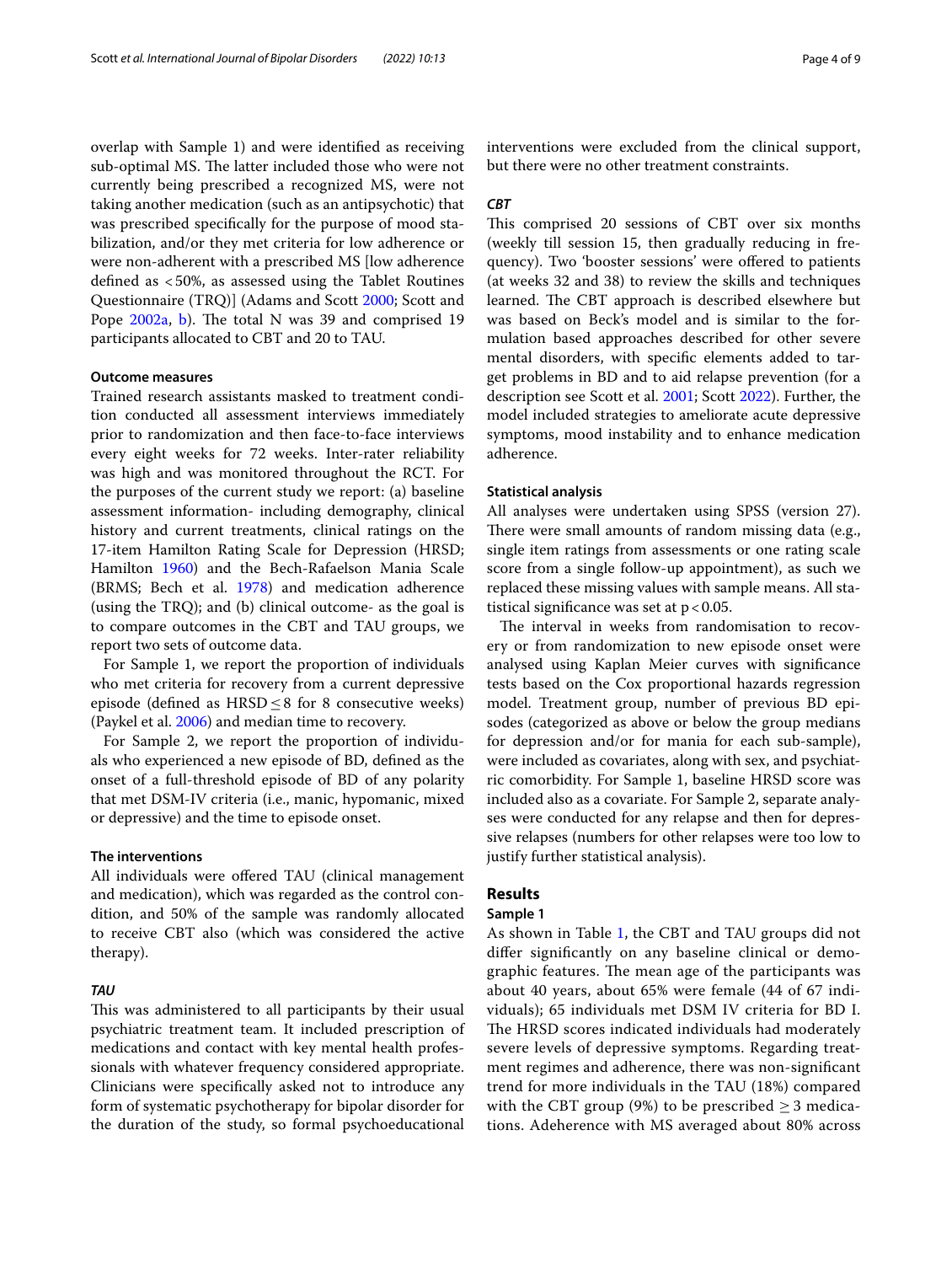<span id="page-4-0"></span>**Table 1** Key characteristics of individuals with an index depressive episode

|                                  | TAU ( $n = 33$ ) | $CBT (n=34)$  |
|----------------------------------|------------------|---------------|
| Mean age (SD)                    | 39.67 11.41)     | 41.43 (12.85) |
| Female                           | 20 (61%)         | 24 (70%)      |
| Current comorbid mental disorder | 17 (52%)         | 16 (47%)      |
| Current substance misuse         | 2(6%)            | 3(9%)         |
| Median HRSD score (IQR)          | 16 (10, 23)      | 15 (9, 21)    |
| Median BRMS score (IQR)          | 1(0, 2)          | 1(0,2)        |
| Median number of episodes (IQR)  |                  |               |
| Depression                       | $7.5(2-13)$      | $8(2-15)$     |
| Mania/hypomania/mixed states     | $5(1-7)$         | $4(1-6)$      |
| Current medication               |                  |               |
| > 3 Medications                  | 6(18%)           | 3(9%)         |
| I ithium and/or anti-convulsant  | 27 (82%)         | 27 (79%)      |
| Anti-psychotic                   | 18 (55%)         | 21 (62%)      |
| Anti-depressant                  | 26 (64%)         | 25 (74%)      |
| Current adherence level > 75%    | 31 (94%)         | 30 (88%)      |

Adherence level measured using the tablet routines questionnaire

*SD* standard deviation, *IQR* inter-quartile range

both groups; individuals allocated to CBT attended about 75% therapy sessions ofered (median 18).

Fifty-eight individuals (86%) met criteria for recovery during the follow-up period, comprising 27 (82%) TAU recipients and 31 (91%) CBT recipients (see Additional fle [1:](#page-6-0) Tables S2). As shown in Fig. [1](#page-4-1), time to recovery from depression, was signifcantly longer in the TAU group [median 17 weeks; 95% confdence intervals (CI) 9, 30] compared to the CBT group (median 10 weeks; 95% CI 8, 17), and Cox regression analysis demonstrated that the most important predictor of time to recovery was treatment group [Adjusted Hazard Ratio

<span id="page-4-1"></span>

(HR) 1.89; 95% CI 1.04, 3.4; p < 0.035] (see Additional file [1](#page-6-0): Table S3).

## **Sample 2**

As shown in Table [2,](#page-4-2) the two groups did not difer significantly on any clinical or demographic features. The mean age of the participants was about 40 years, nearly all ( $n=37$ ) met DSM IV criteria for BD I, and  $>70\%$  were female. Three individuals were not taking any medication at the time of randomization, whilst a small proportion of individuals ( $CBT=4$ ; TAU=2) were taking other medications or 'alternative' treatments (this included drugs not usually licensed for BD, or used for co-occurring symptoms e.g., pregabalin for anxiety; or over the counter alternatives e.g., St John's Wort). In the 36 individuals receiving any current medication, just over 50% reported low adherence or non-adherence for prescribed medications. Therapist records showed that those allocated to CBT attended about 66% therapy sessions ofered (median 17).

As shown in Table [3,](#page-5-0) 25 individuals (64% sample) had a BD relapse during the follow-up period, comprising 10 (53%) CBT and 15 (75%) TAU recipients. Most first relapses  $(n=19)$  were depressive comprising seven (37%) CBT and 12 (60%) TAU, whilst six were manic, hypomanic or mixed  $(CBT=3; TAU=3)$  (see Additional file  $1$ : Figs. S1 and S2). The median time to any relapse was longer in the CBT group compared to the TAU group  $({\sim}35$  versus  ${\sim}20$  weeks) with the difference in survival time to frst depressive relapse reaching

<span id="page-4-2"></span>**Table 2** Key characteristics of individuals with suboptimal or no mood stabilizer treatment

|                                  | TAU ( $n = 20$ ) | CBT $(n=19)$ |
|----------------------------------|------------------|--------------|
| Mean age (SD)                    | 43.1 (10.97)     | 41.21 (11.3) |
| Female                           | 14 (70%)         | 14 (74%)     |
| Current comorbid mental disorder | 6 (30%)          | 10 (53%)     |
| Current substance misuse         | 2(10%)           | 1(5%)        |
| Median HRSD score (IQR)          | 6(3, 9)          | 7(3, 10)     |
| Median BRMS score (IQR)          | 2(0, 3)          | 2, (1, 3)    |
| Median number of episodes:       |                  |              |
| Major depression (IQR)           | $3.8(1-9)$       | $4(1-10)$    |
| Mania/hypomania/mixed (IQR)      | $3(2-6)$         | $2.9(2-6)$   |
| Current medication               |                  |              |
| None                             | 2(10%)           | 1(5%)        |
| Benzodiazepine monotherapy       | 0                | 1(5%)        |
| Anti-depressant monotherapy      | 6 (30%)          | 5(26%)       |
| Other medication                 | 2(10%)           | 4 (21%)      |
| Current adherence level < 50%    | 11 (55%)         | 11 (58%)     |

Adherence level measured using the tablet routines questionnaire *SD* standard deviation, *IQR* inter-quartile range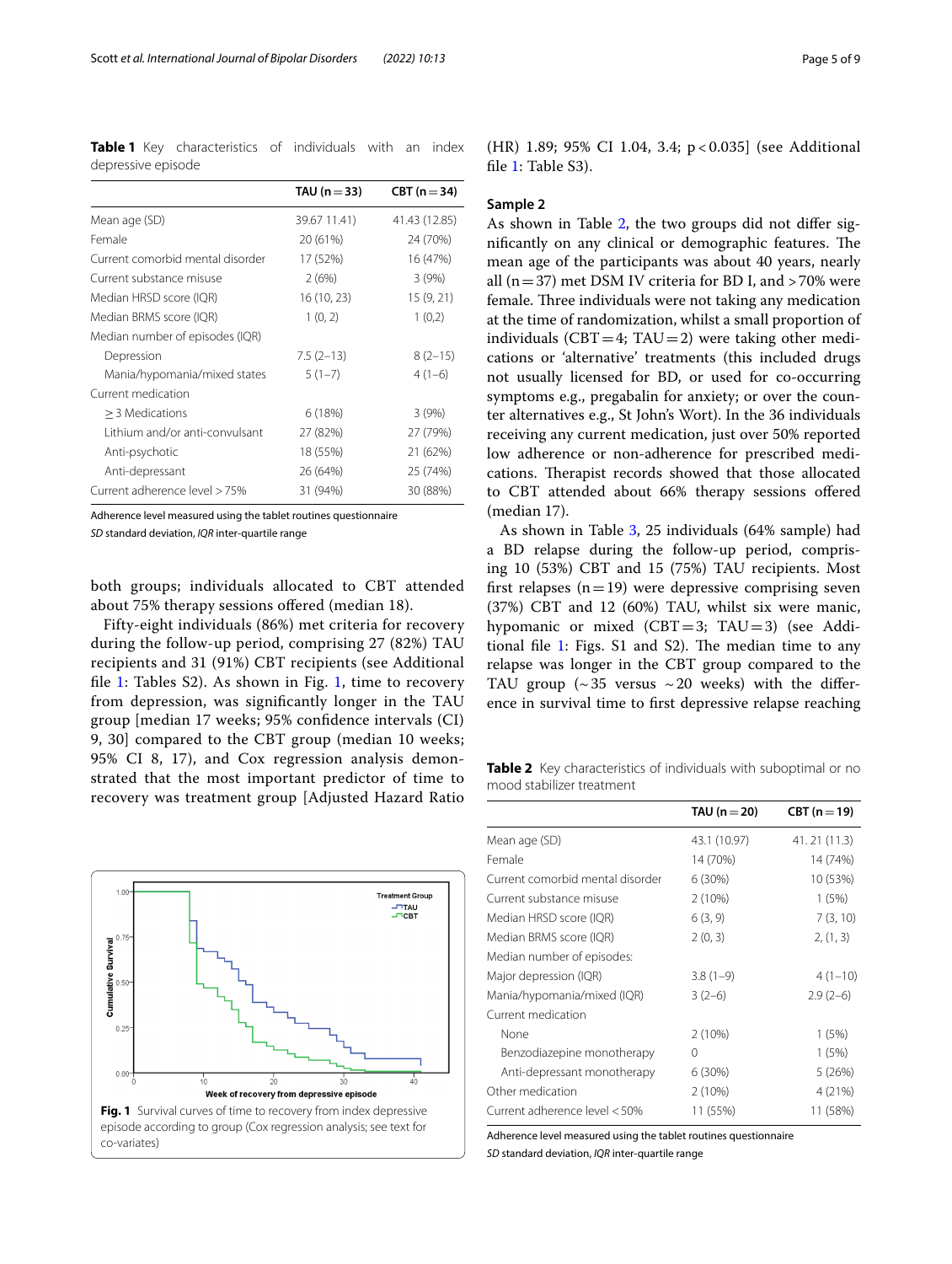<span id="page-5-0"></span>**Table 3** Time to any relapse and time to depressive relapse

| N patients Relapse |                        |              |                                                    | CBT vs TAU <sup>a</sup> |
|--------------------|------------------------|--------------|----------------------------------------------------|-------------------------|
|                    |                        | N (%) events | Median time in<br>weeks (inter-<br>quartile range) |                         |
| Any relapse        |                        |              |                                                    |                         |
| TAU 20             |                        | 15 (75%)     | 20.3 (5.45 - 34.78)                                | $X^2 = 11.37$<br>df 6   |
| CBT.               | 19                     | 10 (53%)     | 35.7 (11.47–58.53)                                 | $p = 0.07$              |
|                    | 1st depressive relapse |              |                                                    |                         |
| TAU 20             |                        | 12 (60%)     | 21.5 (8.45-39.6)                                   | $X^2 = 1423$<br>df 6    |
| CRT.               | 19                     | 7(37%)       | 42.2 $(25.2)^{b}$                                  | $p = 0.027$             |

<sup>a</sup> Co-variates are listed in methods

<sup>b</sup> Full inter-quartile range cannot be shown as < 50% CBT cases experienced a depressive relapse

statistical significance (CBT ~ 42 versus TAU ~ 21 weeks;  $p=0.027$ ). Cox regression analysis demonstrated that treatment group was the signifcant predictor of time to relapse (Adjusted HR 2.01; 95% CI 1.01, 3.96; p<0.05) (see Additional fle [1:](#page-6-0) Table S3).

## **Discussion**

This study represents a secondary analysis of two subsamples of individuals diagnosed with BD and uses data from a previously published pragmatic efectiveness trial. Sample 1 (individuals with a current depressive episode) comprised about a quarter of the original trial sample, whilst Sample 2 (suboptimal or no MS treatment) comprised about 15%. Although both subsamples are similar in socio-demographic and baseline clinical characteristics (apart from depression and adherence etc.) to the original sample, we emphasize the importance of considering the fndings in the context of these weaknesses and potential limitations. Three major issues are worth re-iterating here. First, the original pragmatic efectiveness RCT used a minimization algorithm that ensured that there was a balanced allocation of individuals with depression across the CBT and TAU groups, but did not consider suboptimal MS. Whilst the samples we analysed do appear similar on most key variables, secondary analyses, especially of subpopulations extracted from larger RCTs must always be treated with caution. This issue is important to emphasize as the main fnding from the original study (intent to treat analysis of CBT versus TAU) did not identify signifcant diferences in outcome. Second, the original study design did not include provision for the sub-analyses we report. This is especially important with regards to the statistical power of our analyses, especially in sample 2. Third, although the original RCT was not focused on BD-I, the majority of the subsamples were comprised of this subtype, so we cannot be certain how the current fndings would apply to BD-II. Having noted these concerns, we now discuss our fndings.

In the present study, about 80% of individuals in an index depressive episode recovered during the 18 months of follow-up. About 9% more CBT as compared to TAU cases met recovery criteria during the follow-up period and time to recovery was signifcantly shorter, by about 7 weeks, in those receiving CBT compared to TAU alone (median 10 versus 17 weeks). In the STEP-BD study, the overall recovery rate was lower  $($   $\sim$  55%), but the followup period was for one year and the 30 sessions of CBT were delivered in a group rather than individual format (Miklowitz et al. [2007](#page-7-15)). Interestingly, the between group diference in recovery rates (diference 8.5%) and median time to recovery (median CBT vs. control  $=$   $\sim$  16 vs.  $\sim$  21 weeks) were very similar to the present study.. These findings are noteworthy given those of a recent meta-analysis that suggested that there was signifcant efect on symptoms of BD depression for CBT and dialectical behaviour therapy but not for psychoeducation, mindfulness-based therapy, FFT or IPSRT (Yilmaz et al. [2022](#page-8-1)). Similarly, a more sophisticated network component meta-analysis of the benefts of adding psychological therapies to TAU in the management of BD indicated that CBT was associated with better depression outcomes than FFT or IPSRT (Miklowitz et al[. 2021](#page-7-28)). Added to substantial evidence that CBT for unipolar depression is a highly efficacious intervention, we believe the current fndings should encourage a larger scale independent study of CBT for acute BD depression—a condition that is has provided refractory to most widely used antidepressants.

Given the smaller sample of individuals with suboptimal MS treatment and the lower statistical power of this post-hoc analysis, it is unsurprising that the between group comparison of relapse rates produced more mixed findings. The survival analyses suggest a significantly reduced risk of depressive relapse if CBT is ofered to these individuals (median time to relapse with  $CBT \times 2$ that of TAU). The subsample comprises some individuals not taking or not prescribed a MS as well as those with low levels of adherence, but it was not possible to undertake further within group explorations. Also, whilst we deliberately chose a defnition of low MS adherence that is well below reported thresholds for 'efective prophylaxis (75% adherence with a MS is usually regarded as the minimum required), there is no international consensus and relatively limited research on the validity of these cut-ofs (Scott and Pope [2002a,](#page-7-6) [b](#page-7-23);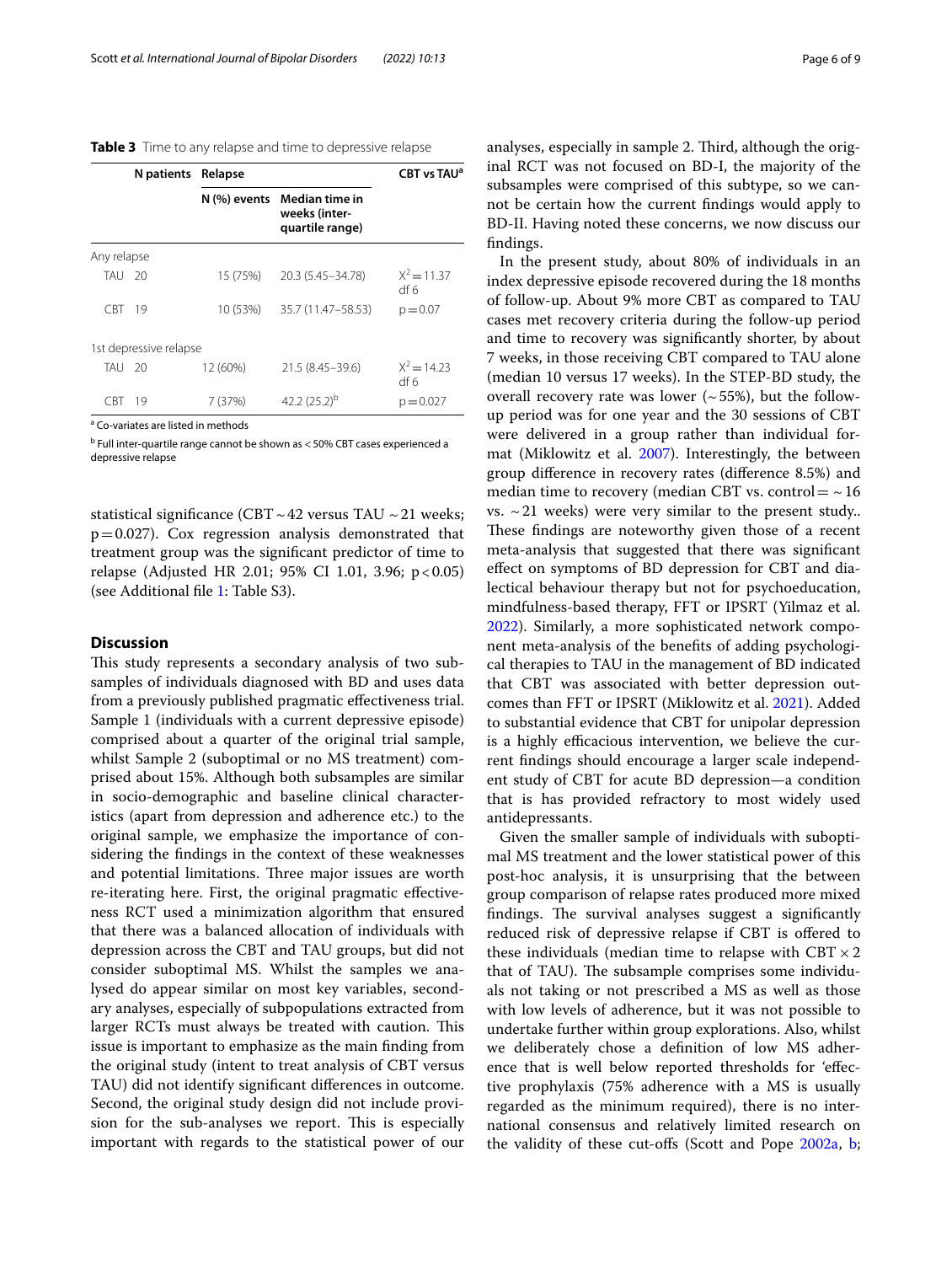Bauer et al. [2010;](#page-7-29) Velligan et al. [2010;](#page-8-2) Levin et al. [2015](#page-7-7)). Despite this, the fact remains that 54% of individuals (3 not on any medications; 1 on benzodiazepines alone; 11 on antidepressants alone; 6 on other medications) were either not taking medication or were receiving medication regimes that are not usually regarded as adequate, not recommended for, or specifcally not supported in clinical guidelines on the treatment of BD (Gomes et al. [2021](#page-7-30)). Of course, there may be a number of reasons for these treatment approaches, but clinical and research studies suggest that these sub-optimal treatment regimes are commonplace. Overall, individuals in the CBT group in Sample 2 attended about two thirds of the sessions ofered to them (which is similar to day-to-day settings). However, individuals with low or non-adherence with medication did not necessarily fail to adherence with CBT. Thus, the use of CBT in this population offers an insight into the likely real-world beneft of adjunctive psychological treatment when ofered in less favourable circumstances. It is possible to speculate that some of these individuals were ambivalent about (or even against) the use of pharmacotherapy but were more accepting of a psychological approach. Our dataset is too small to attempt mediation analyses, but it is reported that psychological interventions lead to improved medication adherence in individuals diagnosed with BD (Colom et al. [2003a,](#page-7-31) [b](#page-7-32); Etain et al. [2018\)](#page-7-11). However, enhancing adherence does not fully account for the gains attributed to psychological interventions, and some but not all research demonstrates reductions in relapses in those receiving psychoeducation who are already highly adherent to medication (Colom et al. [2005;](#page-7-33) Morriss et al. [2016](#page-7-28)) and that change in attitudes towards BD and enhanced self-management may be as, if not more critical compo-nents (Miklowitz et al. [2021](#page-7-9)). In sum, our findings offer tentative support for the possibility that, if it is the only realistic option available, there could be some benefts to providing psychological monotherapy in BD. However, we emphasize that the CBT we provided was a manualized intervention undertaken by expert therapists who participated in intensive training and received ongoing supervision, i.e., this study offers no evidence that the provision of generic models of CBT by therapists without supervision or peer support would ever be appropriate for individuals diagnosed with BD who are taking suboptimal medication treatments.

## **Conclusions**

This secondary analysis of a large-scale trial of CBT for severe and recurrent BD offers evidence of the particular utility of adjunctive CBT in treating depressive episodes leading to earlier recovery and delaying depressive relapses. The inclusion of individuals in a current

depressive episode or with suboptimal MS treatment means the fndings are useful for clinicians working with individuals diagnosed with BD. The fact that the benefits of CBT for BD mirror the fndings for unipolar disorders (CBT can be used in individuals whether or not they are currently experiencing an acute episode and can also be used in those who do not respond to or do not receive adequate antidepressant treatment) may also shed light on mechanisms of action of CBT, and thus generate research questions. Lastly, this study also provides data that could be used to inform sample size and power calculations for future efectiveness RCTs.

#### **Abbreviations**

BD: Bipolar disorders; CBT: Cognitive behaviour therapy; CPG: Clinical practice guideline; DSM: Diagnostic and statistical manual; FFT: Family focused treatment; HR: Hazard ratio; PE: Group psychoeducation; IPSRT: Interpersonal social rhythms therapy; MS: Mood stabilizer; RCT: Randomized controlled trial; STEP-BD: Systematic treatment enhancement program for bipolar disorder TAU treatment as usual; UK: United Kingdom.

#### **Supplementary Information**

The online version contains supplementary material available at [https://doi.](https://doi.org/10.1186/s40345-022-00259-3) [org/10.1186/s40345-022-00259-3](https://doi.org/10.1186/s40345-022-00259-3).

<span id="page-6-0"></span>**Additional fle 1: Table S1.** Baseline characteristics of original RCT sample (n = 253). **Table S2.** Median time to recovery from index depressive episode (Kaplan Meier). **Table S3.** Cox regression analysis showing predictors of time to recovery from index depressive episode. **Figure S1.** Cumulative time to any recurrence in individuals with no or suboptimal mood stabilizer treatment. **Figure S2.** Cumulative time to depressive recurrence in individuals with no or suboptimal mood stabilizer treatment.

#### **Acknowledgements**

We acknowledge the input and leadership of Eugene Paykel (Emeritus Professor at the University of Cambridge) who is now retired, but was a joint chief investigator on the original trial. RM acknowledges the Nottingham NIHR (National Institute of Health Research) Biomedical Research Centre, NIHR MindTech MedTech Co-operative, NIHR. We acknowledge the commitment and input of all the other members of the original research team: Michaela Rodger, Yvonne Potts, Bernadette O'Reilly (deceased), Talia Gutenstein, Kim Bowen Jones, Chris Healey, Paul Hammersley, Helen Morey, Mark Christie, John Davies, Gillian Todd, Sandra Secher and Carolyn Crane. We also thank staff at the Biostatistics Office at the Christie Hospital in Manchester. We particularly acknowledge the individuals diagnosed with BD who participated in the trial.

#### **Author contributions**

JS conceived the study and wrote an outline of the manuscript. JS and RM wrote the frst draft of the manuscript. All authors contributed to redrafting. All authors read and approved the fnal manuscript.

#### **Funding**

None. (Note: the original trial was supported by a Grant from the UK Medical Research Council).

#### **Availability of data and materials**

The authors confrm that the summary data for all variables supporting the fndings of this study are included within the article and its Additional fle. The raw data can be made available via the corresponding author upon written application and subject to the approval of the relevant research and ethics committees.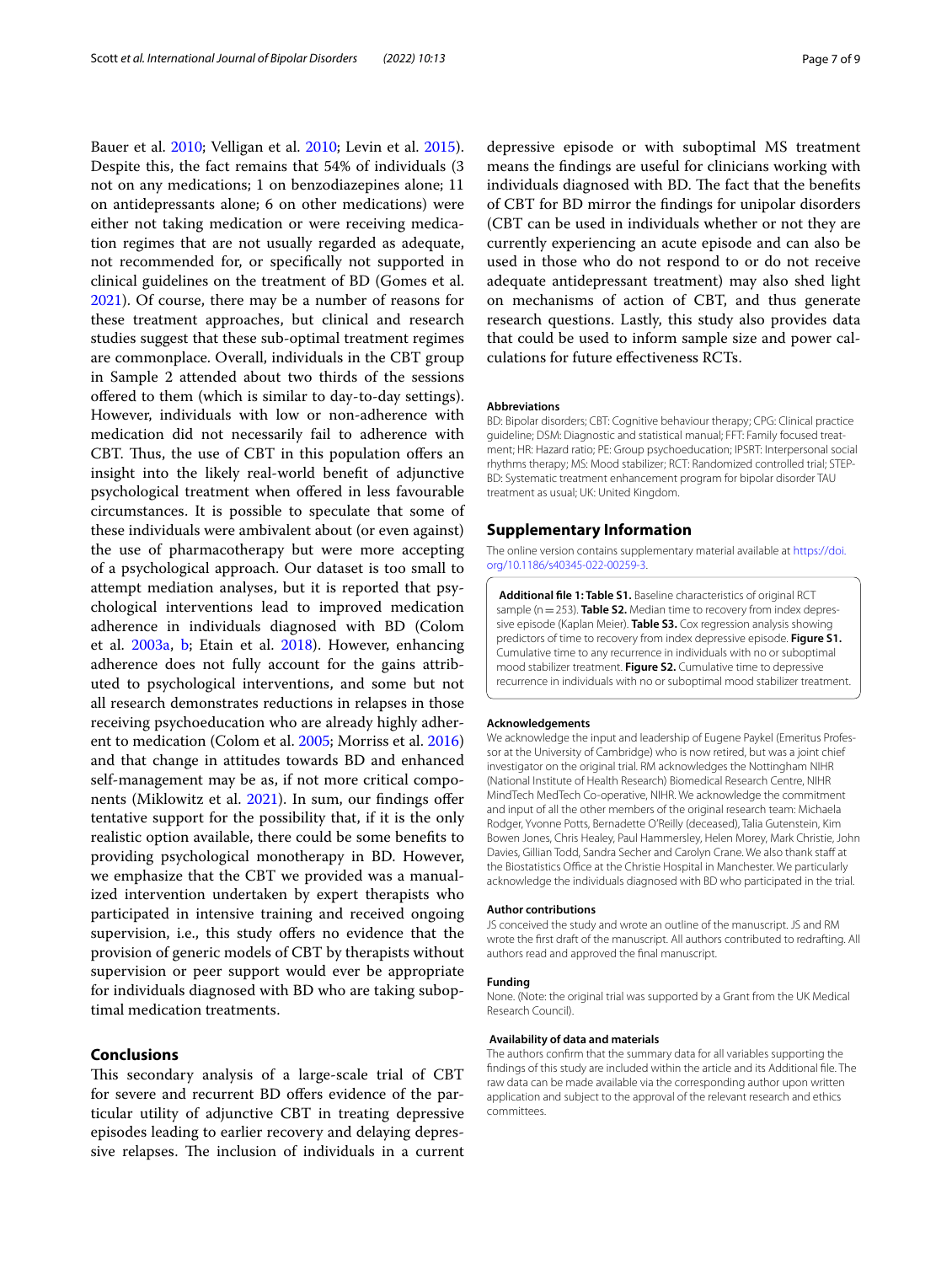## **Declarations**

#### **Ethics approval and consent to participate**

The original trial was approved by the UK North East Multi-Centre Research Ethics Committee and all participnats gave written informed consent to participate in the trial. Further, the authors assert that all procedures contributing to this work comply with the ethical standards of the relevant national and institutional committees on human experimentation and with the Helsinki Declaration of 1975, as revised in 2008.

#### **Consent for publication**

Not applicable.

#### **Competing interests**

The authors declare no known conficts of interest in relation this work.

#### **Author details**

1<br>Institute of Neuroscience, Newcastle University, Newcastle upon Tyne, UK.<br><sup>2</sup>Department of Psychology, University of Sheffield, Cathedral Court, 1 Vicar  $2$ Department of Psychology, University of Sheffield, Cathedral Court, 1 Vicar Lane, Sheffield S1 2LT, England. <sup>3</sup>University of Liverpool, Liverpool L69 3GL, UK.<br><sup>4</sup>Mental Health and Cognitive Neuroscience, School of Medicine, University. Mental Health and Cognitive Neuroscience, School of Medicine, University of Nottingham, Nottingham, UK.

#### Received: 4 March 2022 Accepted: 5 April 2022 Published online: 03 May 2022

#### **References**

- <span id="page-7-22"></span>Adams J, Scott J. Predicting medication adherence in severe mental disorders. Acta Psychiatr Scand. 2000;2000(101):119–24.
- <span id="page-7-21"></span>American Psychiatric Association. Diagnostic and statistical manual of mental disorders. 4th ed. Washington, DC: American Psychiatric Association; 1994.
- <span id="page-7-4"></span>Baldessarini RJ, Vieta E, Calabrese JR, Tohen M, Bowden CL. Bipolar depression: overview and commentary. Harv Rev Psychiatry. 2010;18:143–57.
- <span id="page-7-29"></span>Bauer M, Glenn T, Grof P, Marsh W, Sagduyu K. The association between concurrent psychotropic medications and self-reported adherence with taking a mood stabilizer in bipolar disorder. Hum Psychopharmacol. 2010;25:47–54.
- <span id="page-7-25"></span>Bech P, Rafaelsen OJ, Kramp P, Bolwig TG. The mania rating scale: scale construction and inter-observer agreement. Neuropharmacology. 1978;17(6):430–1.
- <span id="page-7-31"></span>Colom F, Vieta E, Reinares M, et al. Psychoeducation efficacy in bipolar disorders: beyond compliance enhancement. J Clin Psychiatry. 2003a;64:1101–5.
- <span id="page-7-32"></span>Colom F, Vieta E, Martinez-Aran A, Reinares M, Goikolea JM, Benabarre A, et al. A randomized trial on the efficacy of group psychoeducation in the prophylaxis of recurrences in bipolar patients whose disease is in remission. Arch Gen Psychiatry. 2003b;60:402–7.
- <span id="page-7-33"></span>Colom F, Vieta E, Sánchez-Moreno J, Martínez-Arán A, Reinares M, Goikolea JM, Scott J. Stabilizing the stabilizer: group psychoeducation enhances the stability of serum lithium levels. Bipolar Disord. 2005;7:32–6.
- <span id="page-7-11"></span>Etain B, Scott J, Cochet B, Bellivier F, Boudebesse C, Drancourt N, et al. A study of the real-world efectiveness of group psychoeducation for bipolar disorders: is change in illness perception a key mediator of beneft? J Afect Disord. 2018;227:713–20.
- <span id="page-7-30"></span>Gomes F, Cerqueira R, Lee Y, Mansur R, Kapczinski F, McIntyre R, et al. What not to use in bipolar disorders: a systematic review of non-recommended treatments in clinical practice guidelines. J Afect Disord. 2021;S0165–0327(21):01225–8.
- <span id="page-7-24"></span>Hamilton M. A rating scale for depression. J Neurol Neurosurg Psychiatry. 1960;23:56–62.
- <span id="page-7-12"></span>Hoertel N, Le Strat Y, Lavaud P, Dubertret C, Limosin F. Generalizability of clinical trial results for bipolar disorder to community samples: fndings from the National Epidemiologic Survey on Alcohol and Related Conditions. J Clin Psychiatry. 2013;74:265–70.
- <span id="page-7-1"></span>Judd LL, Akiskal HS, Schettler PJ, Endicott J, Maser J, Solomon DA, et al. The long-term natural history of the weekly symptomatic status of bipolar I disorder. Arch Gen Psychiatry. 2002;59:530–7.
- <span id="page-7-2"></span>Judd LL, Akiskal HS, Schettler PJ, Coryell W, Endicott J, Maser JD, et al. A prospective investigation of the natural history of the longterm weekly symptomatic status of bipolar II disorder. Arch Gen Psychiatry. 2003;60:261–9.
- <span id="page-7-20"></span>Lam D. What can we conclude from studies on psychotherapy in bipolar disorder? Invited commentary on cognitive-behavioural therapy for severe and recurrent bipolar disorders. Br J Psychiatry. 2006;188:321–2.
- <span id="page-7-7"></span>Levin JB, Tatsuoka C, Cassidy KA, Aebi ME, Sajatovic M. Trajectories of medication attitudes and adherence behavior change in non-adherent bipolar patients. Compr Psychiatry. 2015;58:29–36.
- <span id="page-7-0"></span>Malhi GS, Bell E, Boyce P, Bassett D, Berk M, Bryant R, et al. The 2020 Royal Australian and New Zealand College of psychiatrists clinical practice guidelines for mood disorders: bipolar disorder summary. Bipolar Disord. 2020;22(8):805–21.
- <span id="page-7-13"></span>McIntyre RS, Berk M, Brietzke E, Goldstein BI, López-Jaramillo C, Kessing LV, Malhi GS, Nierenberg AA, Rosenblat JD, Majeed A, Vieta E, Vinberg M, Young AH, Mansur RB. Bipolar disorders. Lancet. 2020;396(10265):1841–56.
- <span id="page-7-15"></span>Miklowitz DJ, Otto MW, Frank E, Reilly-Harrington NA, Kogan JN, Sachs GS, et al. Intensive psychosocial intervention enhances functioning in patients with bipolar depression: results from a 9-month randomized controlled trial. Am J Psychiatry. 2007;164(9):1340–7.
- <span id="page-7-9"></span>Miklowitz DJ, Efthimiou O, Furukawa TA, Scott J, McLaren R, Geddes JR, Cipriani A. Adjunctive psychotherapy for bipolar disorder: a systematic review and component network meta-analysis. JAMA Psychiat. 2021;78(2):141–50. <https://doi.org/10.1001/jamapsychiatry.2020.2993>.
- <span id="page-7-28"></span>Morriss R, Lobban F, Riste L, Davies L, Holland F, Long R, NIHR PARADES Psychoeducation Study Group. Clinical effectiveness and acceptability of structured group psychoeducation versus optimised unstructured peer support for patients with remitted bipolar disorder (PARADES): a pragmatic, multicentre, observer-blind, randomised controlled superiority trial. Lancet Psychiatry. 2016;3(11):1029–38.
- <span id="page-7-5"></span>National Collaborating Centre for Mental Health (UK). Bipolar disorder: The NICE guideline on the assessment and management of bipolar disorder in adults, children and young people in primary and secondary care. London: The British Psychological Society and The Royal College of Psychiatrists; 2014.
- <span id="page-7-8"></span>Oud M, Mayo-Wilson E, Braidwood R, Schulte P, Jones SH, Morriss R, et al. Psychological interventions for adults with bipolar disorder: systematic review and meta-analysis. Br J Psychiatry. 2016;208:213–22. [https://doi.](https://doi.org/10.1192/bjp.bp.114.157123) [org/10.1192/bjp.bp.114.157123](https://doi.org/10.1192/bjp.bp.114.157123).
- <span id="page-7-3"></span>Paykel ES, Abbott R, Morriss R, Hayhurst H, Scott J. Sub-syndromal and syndromal symptoms in the longitudinal course of bipolar disorder. Br J Psychiatry. 2006;189:118–23.
- <span id="page-7-16"></span>Reilly-Harrington NA, Deckersbach T, Knauz R, Wu Y, Tran T, Eidelman P, Lund HG, Sachs G, Nierenberg AA. Cognitive behavioral therapy for rapidcycling bipolar disorder: a pilot study. J Psychiatr Pract. 2007;13(5):291–7. <https://doi.org/10.1097/01.pra.0000290667.02484.3d>.

<span id="page-7-14"></span>Sachs GS, Nierenberg AA, Calabrese JR, Marangell LB, Wisniewski SR, Gyulai L, et al. Efectiveness of adjunctive antidepressant treatment for bipolar depression. N Engl J Med. 2007;356(17):1711–22.

- <span id="page-7-10"></span>Scott J. Cognitive-behavioural therapy for severe mental disorders: back to the future? Br J Psychiatry. 2008;192:401–3.
- <span id="page-7-27"></span>Scott J. Overcoming mood swings. 2nd ed. New York: NYU Press; 2022. p. 247.

<span id="page-7-6"></span>Scott J, Pope M. Pope M Self-reported adherence to mood stabilizers, serum levels and their relationship to future admissions. Am J Psychiatry. 2002a;159:1927–9.

- <span id="page-7-23"></span>Scott J, Pope M. Non-adherence with mood stabilizers: prevalence and predictors. J Clin Psychiatry. 2002b;63:384–90.
- <span id="page-7-26"></span>Scott J, Garland A, Moorehead S. A pilot study of cognitive therapy in bipolar disorders. Psychol Med. 2001;31:459–67.

<span id="page-7-19"></span>Scott J, Paykel E, Morriss R, Bentall R, Kinderman P, Johnston T, et al. A randomised controlled trial of CBT versus usual treatment in severe and recurrent bipolar disorders. Br J Psychiatry. 2006;188:313–20.

<span id="page-7-17"></span>Swartz HA, Rucci P, Thase ME, Wallace M, Carretta E, Celedonia KL, Frank E. Psychotherapy alone and combined with medication as treatments for bipolar II depression: a randomized controlled trial. J Clin Psychiatry. 2018;79(2):16m11027.

<span id="page-7-18"></span>Vallarino M, Henry C, Etain B, Gehue LJ, Macneil C, Scott EM, et al. An evidence map of psychosocial interventions for the earliest stages of bipolar disorder. Lancet Psychiatry. 2015;2(6):548–63.